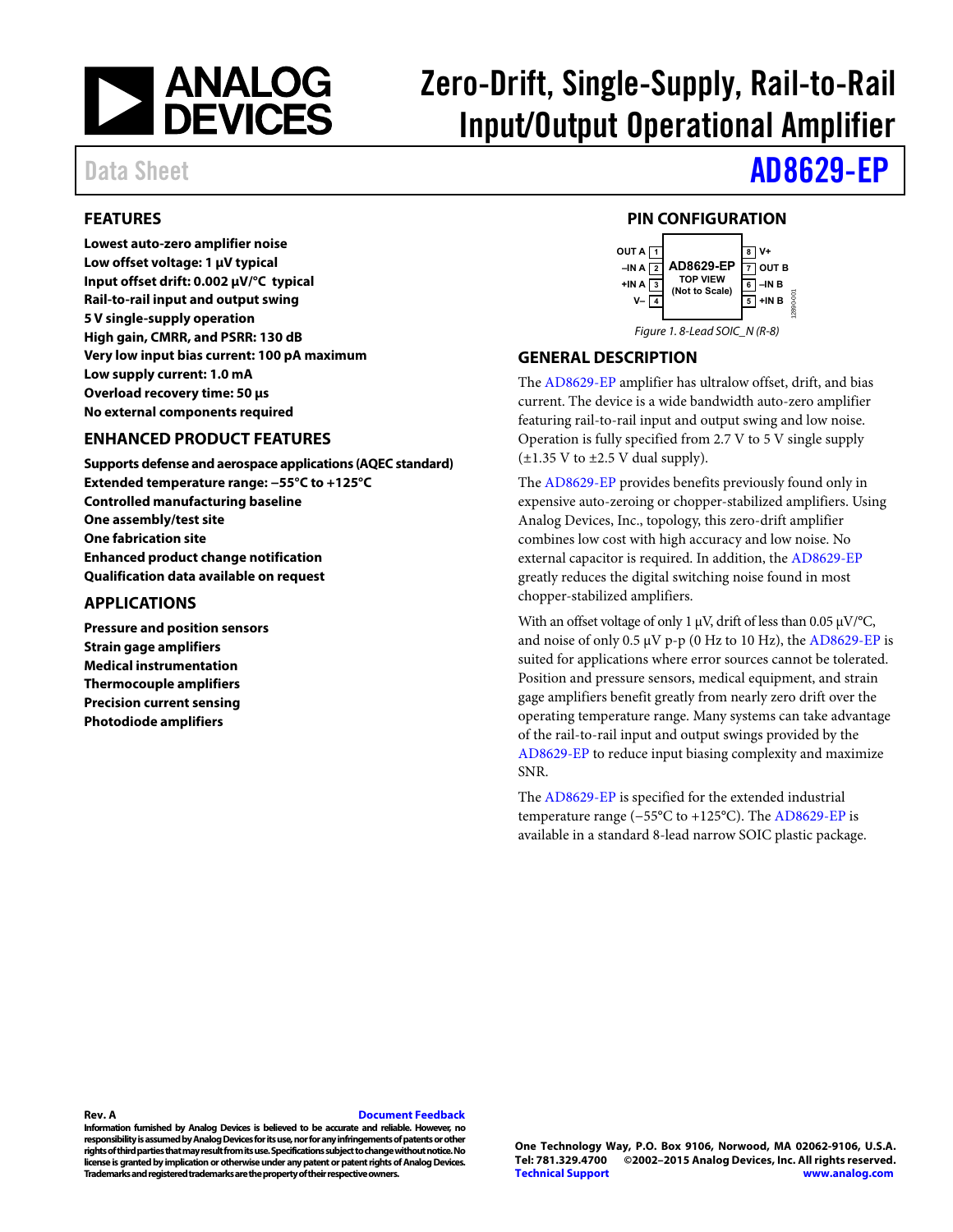### **TABLE OF CONTENTS**

#### <span id="page-1-0"></span>**REVISION HISTORY**

| $8/15$ —Rev. 0 to Rev. A |  |
|--------------------------|--|
|                          |  |

6/15-Revision 0: Initial Version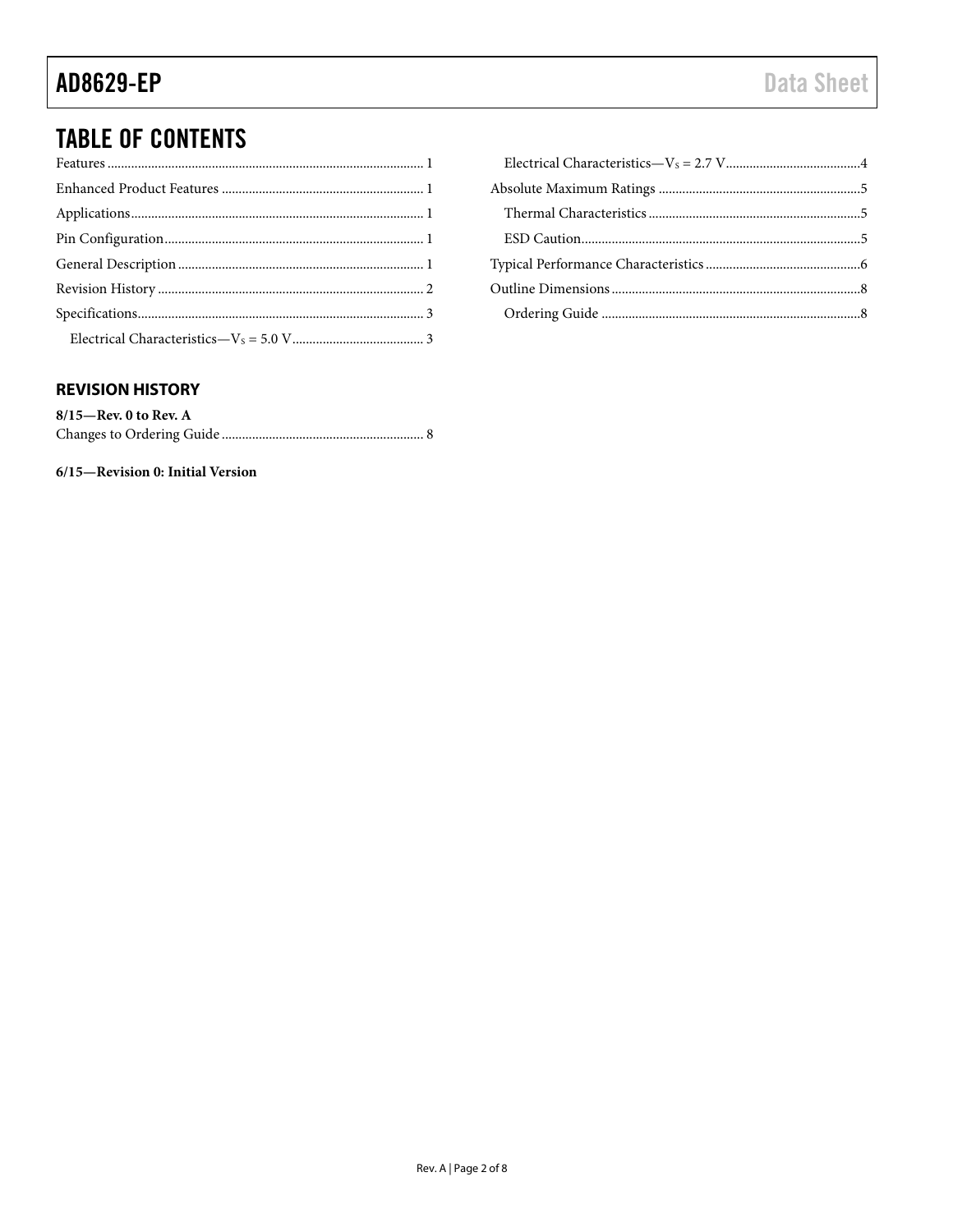### <span id="page-2-0"></span>**SPECIFICATIONS**

### <span id="page-2-1"></span>**ELECTRICAL CHARACTERISTICS—V<sub>S</sub> = 5.0 V**

 $\rm V_S$  = 5.0 V,  $\rm V_{\rm CM}$  = 2.5 V,  $\rm T_A$  = 25°C, unless otherwise noted.

| Table 1.                      |                           |                                                                  |      |                |      |                |
|-------------------------------|---------------------------|------------------------------------------------------------------|------|----------------|------|----------------|
| <b>Parameter</b>              | Symbol                    | <b>Test Conditions/Comments</b>                                  | Min  | <b>Typ</b>     | Max  | <b>Unit</b>    |
| <b>INPUT CHARACTERISTICS</b>  |                           |                                                                  |      |                |      |                |
| Offset Voltage                | Vos                       |                                                                  |      | 1              | 5    | μV             |
|                               |                           | $-55^{\circ}C \leq T_A \leq +125^{\circ}C$                       |      |                | 15   | μV             |
| Input Bias Current            | $\mathsf{I}_{\mathsf{B}}$ |                                                                  |      | 30             | 100  | pA             |
|                               |                           | $-55^{\circ}C \leq T_A \leq +125^{\circ}C$                       |      |                | 1.5  | nA             |
| Input Offset Current          | $\log$                    |                                                                  |      | 50             | 200  | pA             |
|                               |                           | $-55^{\circ}C \leq T_A \leq +125^{\circ}C$                       |      |                | 250  | pA             |
| Input Voltage Range           |                           |                                                                  | 0    |                | 5    | V              |
| Common-Mode Rejection Ratio   | <b>CMRR</b>               | $V_{CM} = 0 V$ to 5 V                                            | 120  | 140            |      | dB             |
|                               |                           | $-55^{\circ}$ C $\leq$ T <sub>A</sub> $\leq$ +125°C              | 115  | 130            |      | dB             |
| Large Signal Voltage Gain     | A <sub>VO</sub>           | $R_L = 10 k\Omega$ , $V_0 = 0.3 V$ to 4.7 V                      | 125  | 145            |      | dB             |
|                               |                           | $-55^{\circ}C \leq T_A \leq +125^{\circ}C$                       | 120  | 135            |      | dB             |
| Offset Voltage Drift          | $\Delta V_{OS}/\Delta T$  | $-55^{\circ}C \leq T_A \leq +125^{\circ}C$                       |      | 0.008          | 0.05 | µV/°C          |
| <b>OUTPUT CHARACTERISTICS</b> |                           |                                                                  |      |                |      |                |
| Output Voltage High           | $V_{OH}$                  | $R_L = 100 \text{ k}\Omega$ to ground                            | 4.99 | 4.996          |      | v              |
|                               |                           | $-55^{\circ}C \leq T_A \leq +125^{\circ}C$                       | 4.99 | 4.995          |      | v              |
|                               |                           | $R_L = 10 k\Omega$ to ground                                     | 4.95 | 4.98           |      | v              |
|                               |                           | $-55^{\circ}$ C $\leq$ T <sub>A</sub> $\leq$ +125 $^{\circ}$ C   | 4.95 | 4.97           |      | v              |
| Output Voltage Low            | $V_{OL}$                  | $R_L = 100 k\Omega$ to V+                                        |      | $\mathbf{1}$   | 5    | mV             |
|                               |                           | $-55^{\circ}C \leq T_A \leq +125^{\circ}C$                       |      | $\overline{2}$ | 5    | mV             |
|                               |                           | $R_L = 10 k\Omega$ to V+                                         |      | 10             | 20   | mV             |
|                               |                           | $-55^{\circ}C \leq T_A \leq +125^{\circ}C$                       |      | 15             | 20   | mV             |
| Short-Circuit Limit           | $I_{SC}$                  |                                                                  | ±25  | ±50            |      | mA             |
|                               |                           | $-55^{\circ}$ C $\leq$ T <sub>A</sub> $\leq$ +125°C              |      | ±40            |      | mA             |
| <b>Output Current</b>         | $\mathsf{I}_\mathsf{O}$   |                                                                  |      | ±30            |      | mA             |
|                               |                           | $-55^{\circ}C \leq T_A \leq +125^{\circ}C$                       |      | ±15            |      | mA             |
| POWER SUPPLY                  |                           |                                                                  |      |                |      |                |
| Power Supply Rejection Ratio  | <b>PSRR</b>               | $V_S = 2.7 V$ to 5.5 V, $-55^{\circ}C \le T_A \le +125^{\circ}C$ | 115  | 130            |      | dB             |
| Supply Current per Amplifier  | $I_{SY}$                  | $V_0 = V_s/2$                                                    |      | 0.85           | 1.1  | mA             |
|                               |                           | $-55^{\circ}C \leq T_A \leq +125^{\circ}C$                       |      | 1.0            | 1.2  | mA             |
| <b>INPUT CAPACITANCE</b>      | $C_{IN}$                  |                                                                  |      |                |      |                |
| Differential                  |                           |                                                                  |      | 1.5            |      | pF             |
| Common Mode                   |                           |                                                                  |      | 8.0            |      | pF             |
| <b>DYNAMIC PERFORMANCE</b>    |                           |                                                                  |      |                |      |                |
| Slew Rate                     | SR                        | $R_L = 10 k\Omega$                                               |      | 1.0            |      | $V/\mu s$      |
| Overload Recovery Time        |                           |                                                                  |      | 0.05           |      | ms             |
| <b>Gain Bandwidth Product</b> | GBP                       |                                                                  |      | 2.5            |      | MHz            |
| <b>NOISE PERFORMANCE</b>      |                           |                                                                  |      |                |      |                |
| <b>Voltage Noise</b>          | $e_n$ p-p                 | 0.1 Hz to 10 Hz                                                  |      | 0.5            |      | µV p-p         |
|                               |                           | 0.1 Hz to 1.0 Hz                                                 |      | 0.16           |      | µV p-p         |
| <b>Voltage Noise Density</b>  | $e_n$                     | $f = 1$ kHz                                                      |      | 22             |      | nV/√Hz         |
|                               |                           |                                                                  |      |                |      |                |
| <b>Current Noise Density</b>  | $i_{n}$                   | $f = 10 Hz$                                                      |      | 5              |      | $fA/\sqrt{Hz}$ |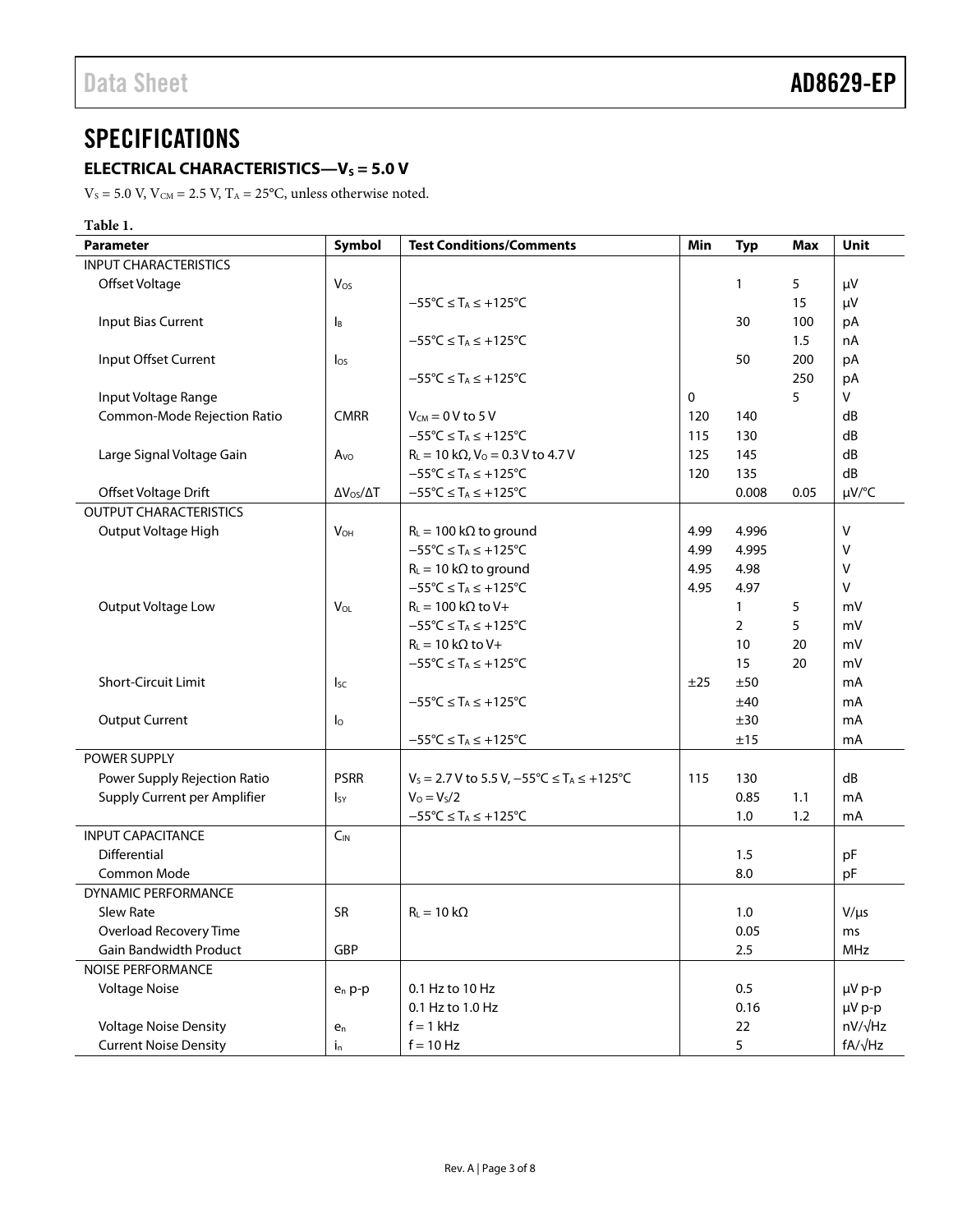#### <span id="page-3-0"></span>**ELECTRICAL CHARACTERISTICS—V<sub>S</sub> = 2.7 V**

 $\rm V_S$  = 2.7 V,  $\rm V_{\rm CM}$  = 1.35 V,  $\rm V_{\rm O}$  = 1.4 V,  $\rm T_A$  = 25°C, unless otherwise noted.

#### **Table 2.**

| <b>Parameter</b>              | Symbol                    | <b>Test Conditions/Comments</b>                                  | Min         | <b>Typ</b>     | Max  | Unit           |
|-------------------------------|---------------------------|------------------------------------------------------------------|-------------|----------------|------|----------------|
| <b>INPUT CHARACTERISTICS</b>  |                           |                                                                  |             |                |      |                |
| Offset Voltage                | Vos                       |                                                                  |             | $\mathbf{1}$   | 5    | μV             |
|                               |                           | $-55^{\circ}$ C $\leq$ T <sub>A</sub> $\leq$ +125°C              |             |                | 15   | μV             |
| <b>Input Bias Current</b>     | $\mathsf{I}_{\mathsf{B}}$ |                                                                  |             | 30             | 100  | pA             |
|                               |                           | $-55^{\circ}$ C $\leq$ T <sub>A</sub> $\leq$ +125°C              |             | 1.0            | 1.5  | nA             |
| Input Offset Current          | $\log$                    |                                                                  |             | 50             | 200  | pA             |
|                               |                           | $-55^{\circ}$ C $\leq$ T <sub>A</sub> $\leq$ +125°C              |             |                | 250  | pA             |
| Input Voltage Range           |                           |                                                                  | $\mathbf 0$ |                | 2.7  | v              |
| Common-Mode Rejection Ratio   | <b>CMRR</b>               | $V_{CM} = 0$ V to 2.7 V                                          | 115         | 130            |      | dB             |
|                               |                           | $-55^{\circ}C \leq T_A \leq +125^{\circ}C$                       | 110         | 120            |      | dB             |
| Large Signal Voltage Gain     | A <sub>VO</sub>           | $R_L = 10 k\Omega$ , $V_0 = 0.3 V$ to 2.4 V                      | 110         | 140            |      | dB             |
|                               |                           | $-55^{\circ}C \leq T_A \leq +125^{\circ}C$                       | 105         | 130            |      | dB             |
| Offset Voltage Drift          | $\Delta V_{OS}/\Delta T$  | $-55^{\circ}C \leq T_A \leq +125^{\circ}C$                       |             | 0.002          | 0.05 | µV/°C          |
| <b>OUTPUT CHARACTERISTICS</b> |                           |                                                                  |             |                |      |                |
| Output Voltage High           | $V_{OH}$                  | $R_L = 100 \text{ k}\Omega$ to ground                            | 2.68        | 2.695          |      | V              |
|                               |                           | $-55^{\circ}C \leq T_A \leq +125^{\circ}C$                       | 2.68        | 2.695          |      | V              |
|                               |                           | $R_L = 10 k\Omega$ to ground                                     | 2.67        | 2.68           |      | V              |
|                               |                           | $-55^{\circ}C \leq T_A \leq +125^{\circ}C$                       | 2.67        | 2.675          |      | V              |
| Output Voltage Low            | V <sub>OL</sub>           | $R_{L} = 100 \text{ k}\Omega$ to V+                              |             | $\mathbf{1}$   | 5    | mV             |
|                               |                           | $-55^{\circ}$ C $\leq$ T <sub>A</sub> $\leq$ +125°C              |             | $\overline{2}$ | 5    | mV             |
|                               |                           | $R_{L} = 10 k\Omega$ to V+                                       |             | 10             | 20   | mV             |
|                               |                           | $-55^{\circ}C \leq T_A \leq +125^{\circ}C$                       |             | 15             | 20   | mV             |
| <b>Short-Circuit Limit</b>    | $I_{SC}$                  |                                                                  | ±10         | ±15            |      | mA             |
|                               |                           | $-55^{\circ}C \leq T_A \leq +125^{\circ}C$                       |             | ±10            |      | mA             |
| <b>Output Current</b>         | $\mathsf{I}_\mathsf{O}$   |                                                                  |             | ±10            |      | mA             |
|                               |                           | $-55^{\circ}$ C $\leq$ T <sub>A</sub> $\leq$ +125°C              |             | ±5             |      | mA             |
| POWER SUPPLY                  |                           |                                                                  |             |                |      |                |
| Power Supply Rejection Ratio  | <b>PSRR</b>               | $V_S = 2.7 V$ to 5.5 V, $-55^{\circ}C \le T_A \le +125^{\circ}C$ | 115         | 130            |      | dB             |
| Supply Current per Amplifier  | $I_{SY}$                  | $V_0 = V_s/2$                                                    |             | 0.75           | 1.0  | mA             |
|                               |                           | $-55^{\circ}C \leq T_A \leq +125^{\circ}C$                       |             | 0.9            | 1.2  | mA             |
| <b>INPUT CAPACITANCE</b>      | $C_{\text{IN}}$           |                                                                  |             |                |      |                |
| Differential                  |                           |                                                                  |             | 1.5            |      | pF             |
| Common Mode                   |                           |                                                                  |             | 8.0            |      | pF             |
| <b>DYNAMIC PERFORMANCE</b>    |                           |                                                                  |             |                |      |                |
| <b>Slew Rate</b>              | <b>SR</b>                 | $R_L = 10 k\Omega$                                               |             | $\mathbf{1}$   |      | $V/\mu s$      |
| Overload Recovery Time        |                           |                                                                  |             | 0.05           |      | ms             |
| <b>Gain Bandwidth Product</b> | GBP                       |                                                                  |             | $\overline{2}$ |      | <b>MHz</b>     |
| <b>NOISE PERFORMANCE</b>      |                           |                                                                  |             |                |      |                |
| <b>Voltage Noise</b>          | $e_n$ p-p                 | 0.1 Hz to 10 Hz                                                  |             | 0.5            |      | µV p-p         |
| <b>Voltage Noise Density</b>  | $e_n$                     | $f = 1$ kHz                                                      |             | 22             |      | nV/√Hz         |
| <b>Current Noise Density</b>  | $i_{n}$                   | $f = 10$ Hz                                                      |             | 5              |      | $fA/\sqrt{Hz}$ |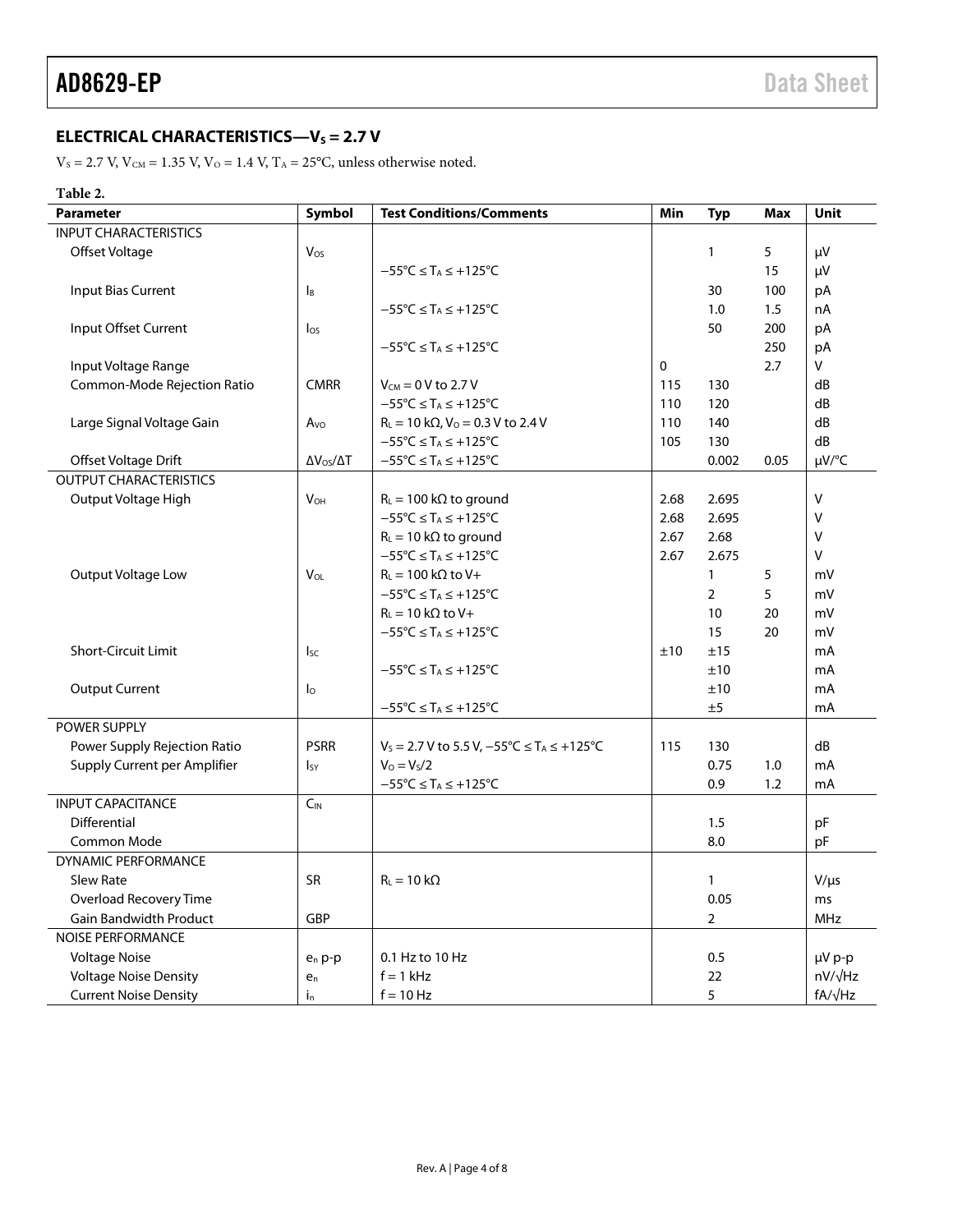### <span id="page-4-0"></span>ABSOLUTE MAXIMUM RATINGS

#### **Table 3.**

| <b>Parameter</b>                        | Rating                              |
|-----------------------------------------|-------------------------------------|
| Supply Voltage                          | 6 V                                 |
| Input Voltage                           | $GND - 0.3 V to V5 + 0.3 V$         |
| Differential Input Voltage <sup>1</sup> | ±5.0V                               |
| Output Short-Circuit Duration to GND    | Indefinite                          |
| Storage Temperature Range               | $-65^{\circ}$ C to $+150^{\circ}$ C |
| Operating Temperature Range             | $-55^{\circ}$ C to $+125^{\circ}$ C |
| Junction Temperature Range              | $-65^{\circ}$ C to $+150^{\circ}$ C |
| Lead Temperature (Soldering, 60 sec)    | 300 $\degree$ C                     |
| <b>FSD</b>                              |                                     |
| HBM 8-Lead SOIC N                       | ±4000V                              |
| FICDM 8-Lead SOIC N                     | ±1250V                              |

The differential input voltage is limited to  $\pm$ 5 V or the supply voltage, whichever is less.

Stresses at or above those listed under Absolute Maximum Ratings may cause permanent damage to the product. This is a stress rating only; functional operation of the product at these or any other conditions above those indicated in the operational section of this specification is not implied. Operation beyond the maximum operating conditions for extended periods may affect product reliability.

#### <span id="page-4-1"></span>**THERMAL CHARACTERISTICS**

θ<sub>JA</sub> is specified for worst-case conditions, that is, θ<sub>JA</sub> is specified for the device soldered in a circuit board for surface-mount packages. This was measured using a standard two-layer board.

#### **Table 4.**

| Package Type        | <b>U</b> JA | θıc | Unit             |
|---------------------|-------------|-----|------------------|
| 8-Lead SOIC N (R-8) | 58          | 43  | $\sim$ /W $\sim$ |

#### <span id="page-4-2"></span>**ESD CAUTION**



ESD (electrostatic discharge) sensitive device. Charged devices and circuit boards can discharge without detection. Although this product features patented or proprietary protection circuitry, damage may occur on devices subjected to high energy ESD. Therefore, proper ESD precautions should be taken to avoid performance degradation or loss of functionality.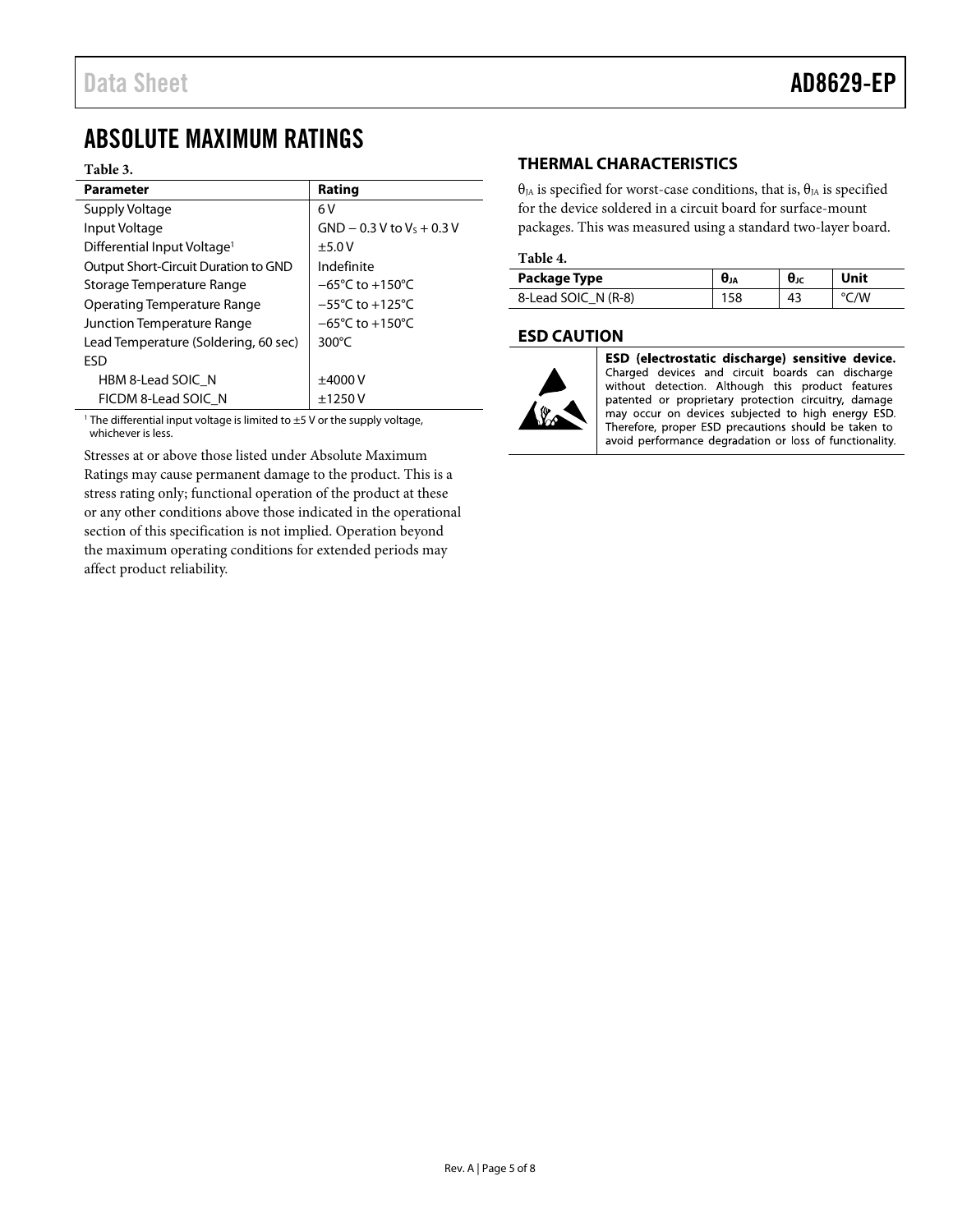### AD8629-EP Data Sheet

### <span id="page-5-0"></span>TYPICAL PERFORMANCE CHARACTERISTICS



Figure 2. Input Bias Current vs. Input Common-Mode Voltage



Figure 3. Output Short-Circuit Current vs. Temperature (2.7 V)



Figure 4. Output-to-Rail Voltage vs. Temperature (2.7 V)



Figure 5. Input Bias Current vs. Temperature







Figure 7. Output-to-Rail Voltage vs. Temperature (5 V)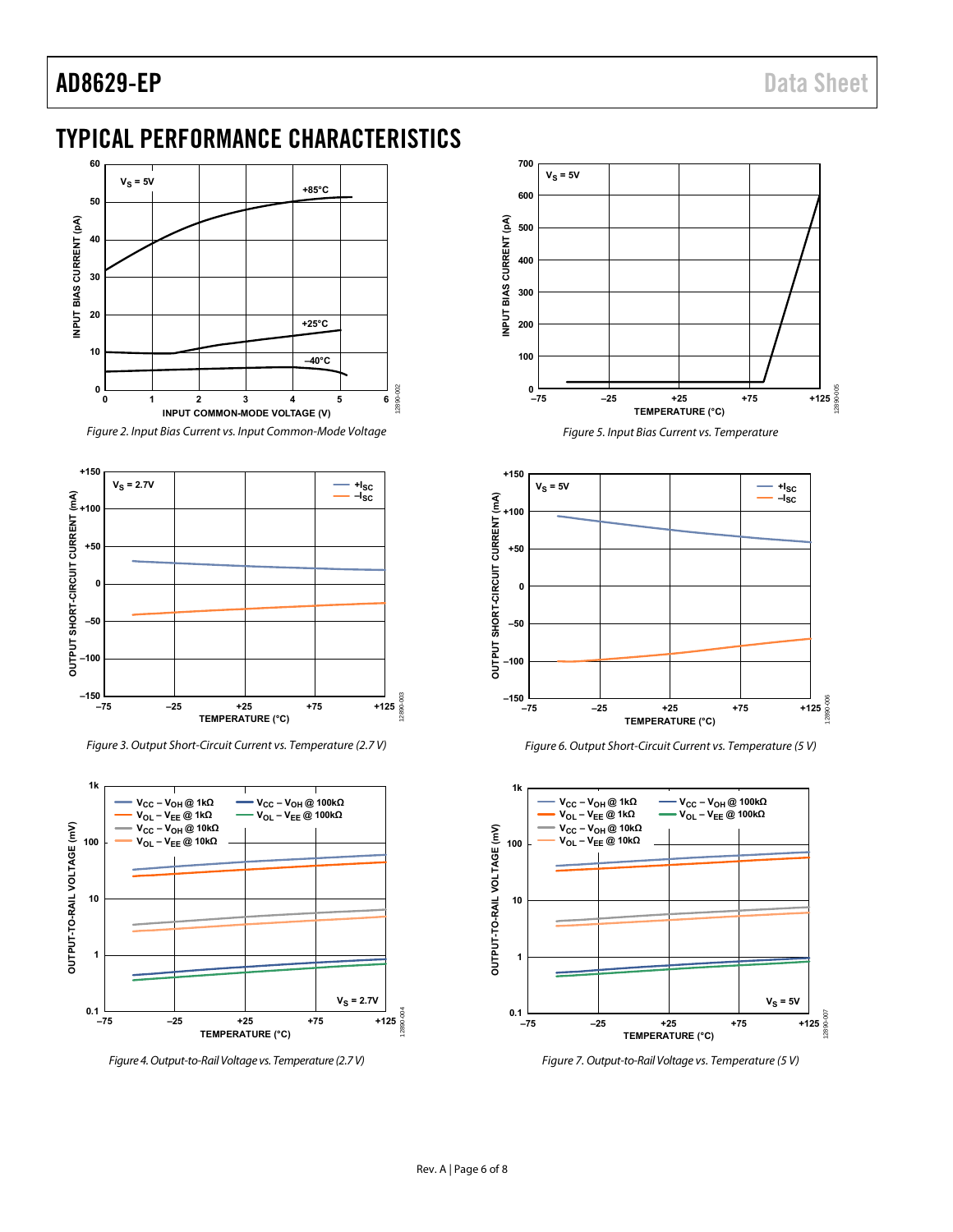## Data Sheet **AD8629-EP**





**140 130**  $V_S = 2.7V$  TO 5V POWER SUPPLY REJECTION (dB) **POWER SUPPLY REJECTION (dB) 120 110 100 90 80 70 60**  $\frac{1}{-75}$ 12890-009 **–75 –25 +25 +75 +125 TEMPERATURE (°C)**

Figure 9. Power Supply Rejection vs. Temperature